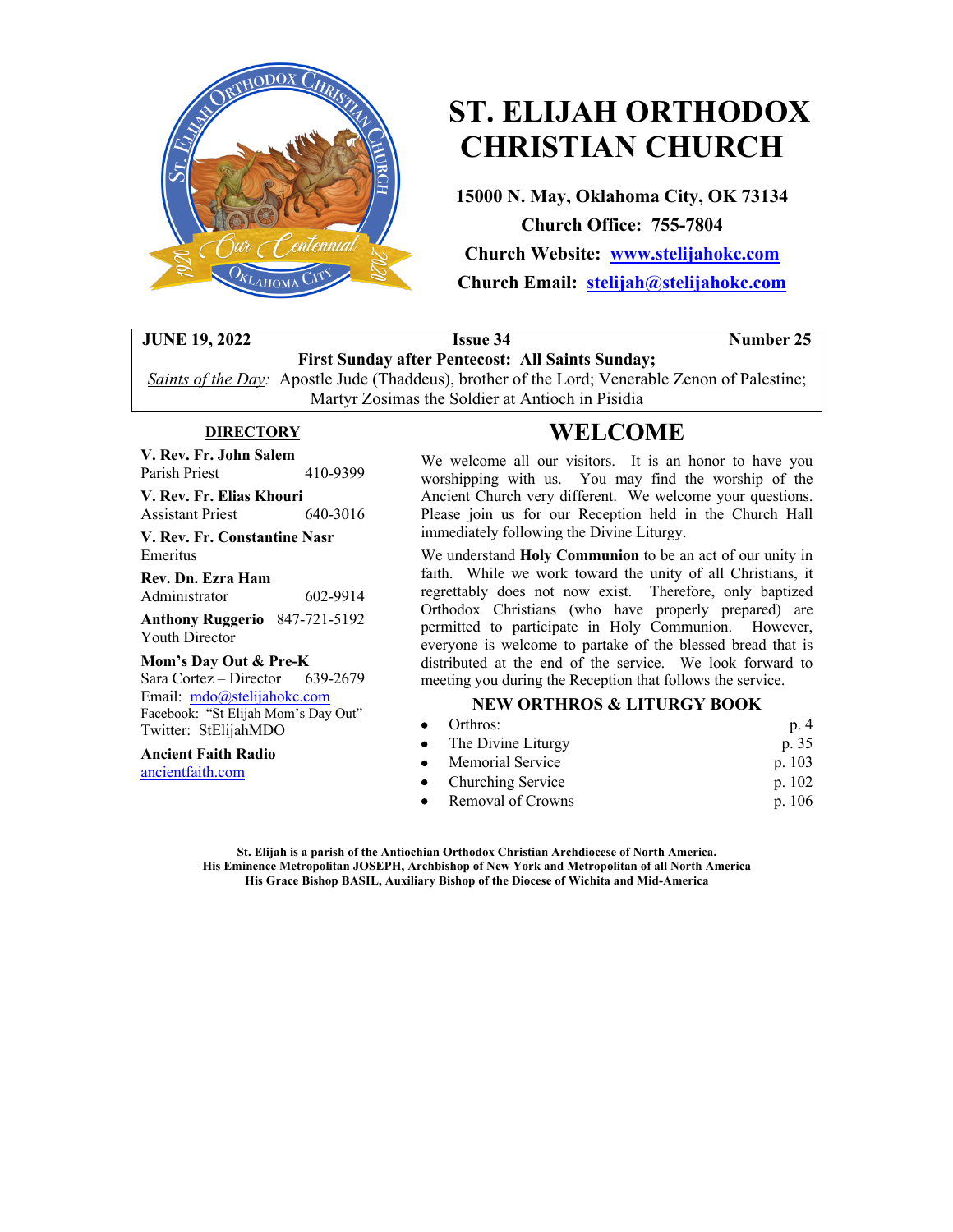### VARIABLES IN TODAY'S DIVINE LITURGY **DIVINE LITURGY OF ST. JOHN CHRYSOSTOM**



**The 1st Antiphon:**

As usual…

**Through the intercessions of the Theotokos, O Savior, save us.**

Glory... Now...

**Through the intercessions of the Theotokos, O Savior, save us.**

**B**

As usual…

**The 2nd Antiphon:**

**Save us, O Son of God, Who art risen from the dead; who sing to Thee, Alleluia.**

Glory... Now...

**O, only begotten Son and Word of God...**



**Troparion of the Resurrection – Tone 8**

From the heights Thou didst descend, O compassionate One, and Thou didst submit to the three-day burial, that Thou might deliver us from passion; Thou art our life and our Resurrection, O Lord, glory to Thee.



### **The Entrance Hymn**

O come let us worship…

### **Troparian of the Resurrection – Tone 8**

From the heights Thou didst descend, O compassionate One, and Thou didst submit to the three-day burial, that Thou might deliver us from passion; Thou art our life and our Resurrection, O Lord, glory to Thee. **E**

### **Troparion of All Saints – Tone 4**

Thy Church, O Christ God, hath regaled herself in the blood of Thy Martyrs throughout the entire world, as in porphyry and purple. Through them she lifteth her voice crying: Turn with Thy compassion toward Thy people, and grant peace to Thy city, and to our souls the Great Mercy.

### **Troparion for St. Elijah – Tone 4**

Angelic Body, Pillar of Prophets and their Corner Stone, Forerunner of the Second-Coming of Christ; Thou didst send Grace from on high to Elisha to dispel sickness and to purify lepers, Glorious Elijah, thou dost overflow with healing to those who honor thee.

### **Kontakion of All Saints – Tone 8**

As first-fruits of our nature to the Planter of created things, \* the world presenteth the Godbearing martyred Saints in off'ring unto Thee, O Lord. \* Through their earnest entreaties, \* keep Thy Church in deep peace and divine tranquility, \* through the pure Theotokos, O Thou Who art greatly merciful.



**G**

### **THE READINGS**

### **Epistle for the 1st Sunday after Pentecost (All Saints)**

### **God is wondrous in His saints. In the churches bless ye God!**

The reading is from St. Paul's Epistle to the Hebrews (Chapter 11:33-40; 12:1-2a)

Brethren, all the saints through faith subdued kingdoms, worked righteousness, obtained promises, stopped the mouths of lions, quenched the power of fire, escaped the edge of the sword, from weakness were made strong, became mighty in war, and turned to flight the foreign armies. Women received their dead by resurrection, and others were tortured, not accepting their deliverance, that they might obtain a better resurrection. And others suffered mocking, scourging, and even chains and imprisonment. They were stoned, they were sawn asunder, they were tempted (of whom the world was not worthy), wandering in deserts and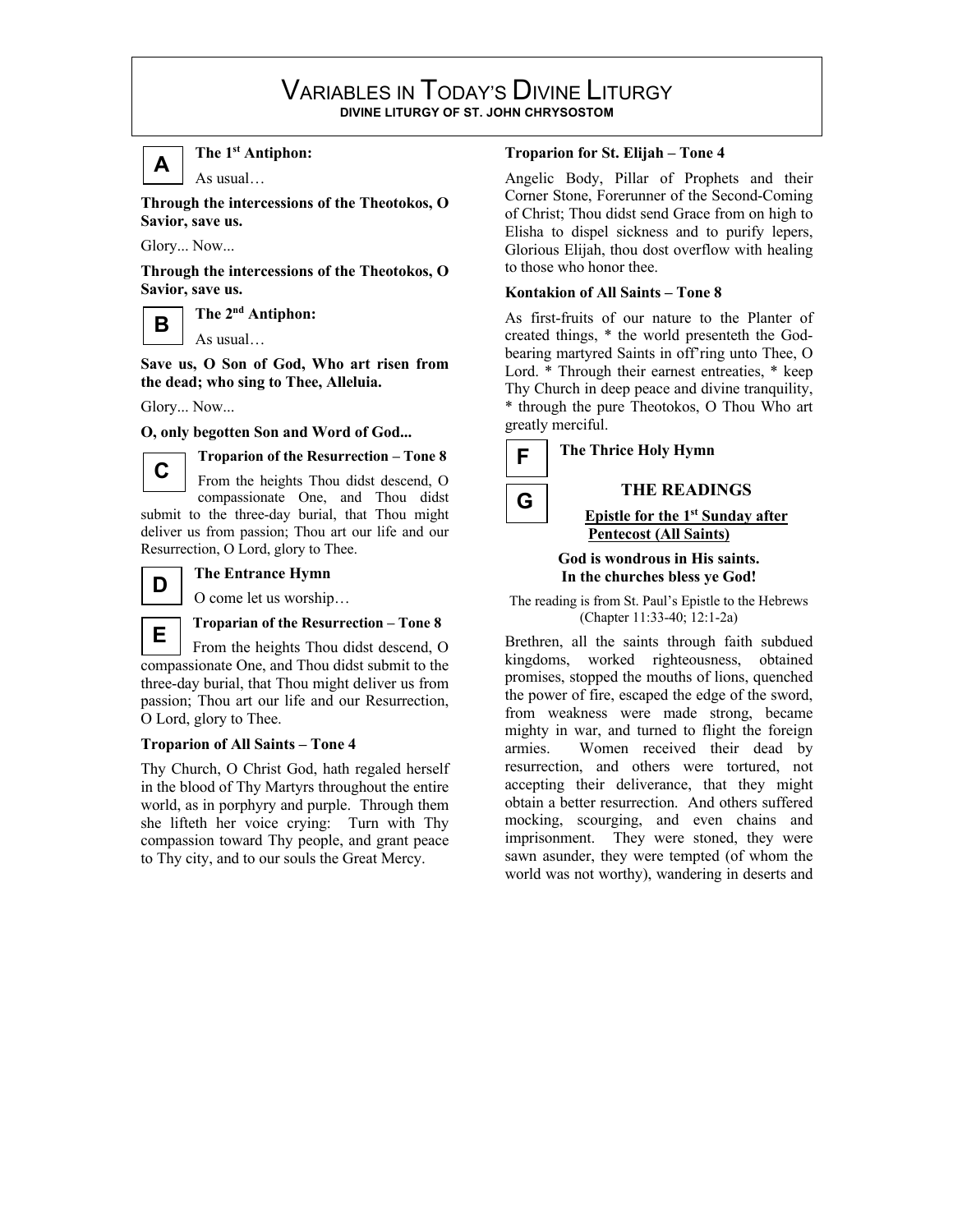mountains, and in dens and caves of the earth. And all these, having obtained a witness through their faith, did not receive promise, since God had foreseen something better for us, that apart from us they should not be made perfect. Therefore, since we ae surrounded by so great a cloud of witnesses, let us also lay aside every weight, and sin which does so easily beset us, and let us run with patience the race that is set before us, looking to Jesus the Author and Perfecter of our faith.

### **Gospel of Sunday of All Saints**

The reading is from the Holy Gospel according to St. Matthew (Chapter 10:32-33, 37-38, 19:27-30)

The Lord said to his disciples, "Everyone who acknowledges me before men, I also will acknowledge before my Father who is in heaven; but whoever denies me before men, I also will deny before my Father who is in heaven.

"Whoever loves father or mother more than me is not worthy of me; and whoever loves son or daughter more than me is not worthy of me; and whoever does not take his cross and follow me is not worthy of me."

Then Peter said in reply, "Lo, we have left everything and followed you. What then shall we have?" Jesus said to them, "Truly, I say to you, in the new world, when the Son of man shall sit on his glorious throne, you who have followed me will also sit on twelve thrones, judging the tribes of Israel. And everyone who has left houses of brothers or sisters or father or mother or wife or children or lands, for my name's sake, will receive a hundred-fold, and inherit eternal life. But many that are first will be last, and the last first."

### **The Megalynarion**

It is truly meet…

**Communion Hymn**

Rejoice in the Lord, O ye righteous; praise is meet for the upright. Alleluia. **I**



**H** 

We have seen the true light…

## **OFFERINGS**

**HOLY BREAD** is offered by Afaf, Elaine, and Mary Asal for their good health. It is especially offered **as a memorial service** for their beloved husband and father Atif Asal. May his memory be eternal.

**HOLY BREAD** is offered by Sam and Azieb Tesfaselassie for their good health and the good health of their children Robel and Feven and their families. It is especially offered for Feven on the occasion of her 18<sup>th</sup> birthday. May God grant her many years!

**HOLY BREAD** is offered by Ahlam Swies for her good health and the good health of her children and grandchildren. It is especially offered for Rehan and Chance Conerly on the churching of their son Atticus. May God grant him many years.

**HOLY BREAD** is offered by Stan and Bonnie Naifeh for their good health. It is especially offered for Nicole and Oliver Tobin on the churching of their daughter Georgina James Tobin, born on May 10. May God grant them many years.

**HOLY BREAD** is offered by Stan and Bonnie Naifeh for their good health. It is especially offered for Kyle Naifeh and Brooke Chapman on the churching of their son Knox Wilder Naifeh, born on January 18. May God grant them many years.

## **ANNOUNCEMENTS**

**WELCOME TABLE.** We welcome all visitors. We are delighted you are worshipping with us and look forward to meeting you personally. Please join us in the hall at the table with the burgundy-colored tablecloth; someone from our Welcome Ministry would love to greet you.

**NO COFFEE HOUR TODAY.** Enjoy Father's Day.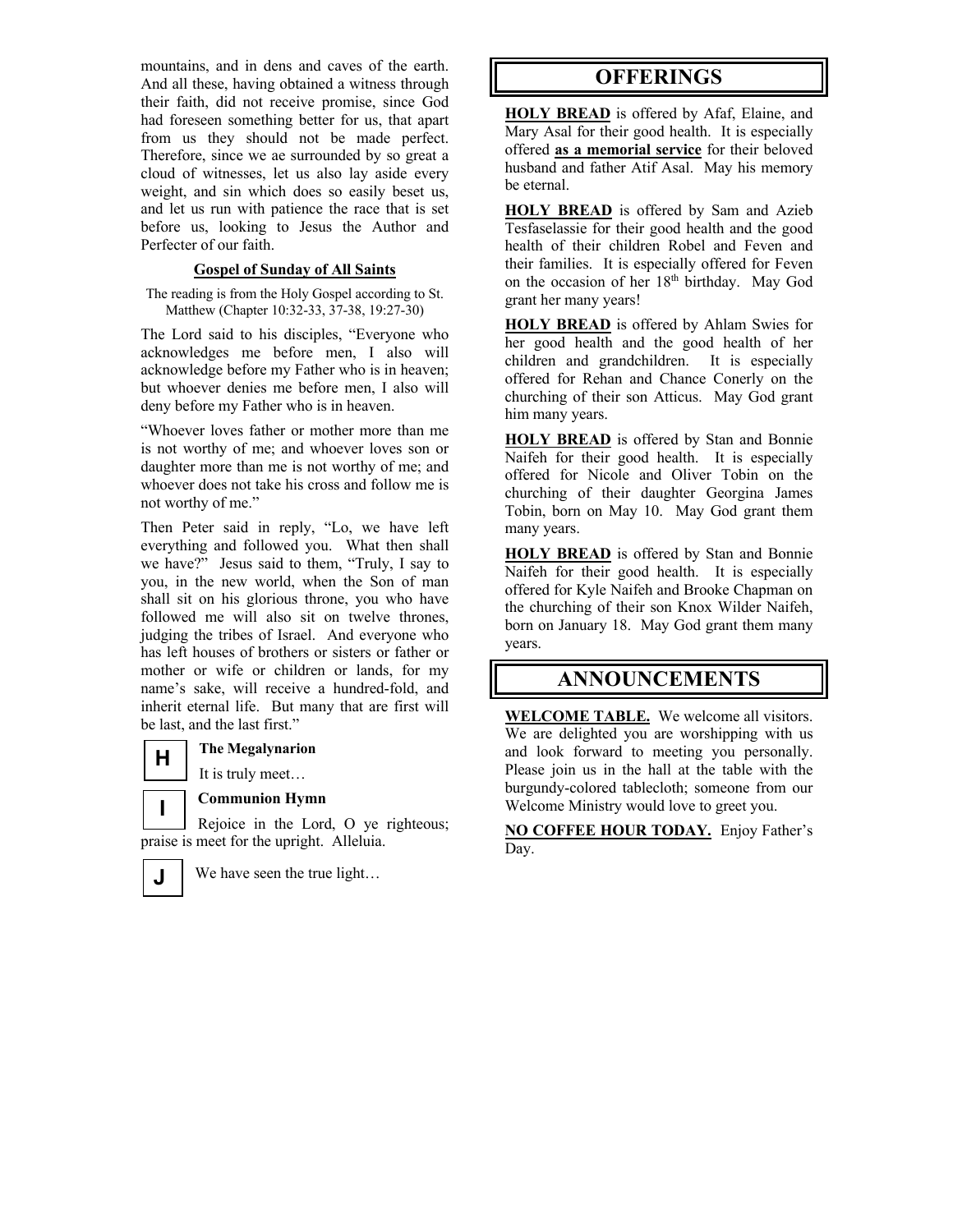**FR. ELIAS** is serving today at St. George Greek Orthodox Church. Fr. John will be serving there next Sunday, June 26. And on Sunday, July 3, the brothers and sisters of the St. George community will be worshipping with us.

**CONGRATULATIONS** to Oliver and Nicole Tobin. Nicole and their daughter Georgina James are being churched today. May God grant them many years!

**CONGRATULATIONS** to Chance and Rehan Conerly. Rehan and their son Atticus Isaac are being churched today. May God grant them many years!

**CONGRATULATIONS** to Michael and Molly Massad on the occasion of the removal of their wedding crowns. May God grant them many years!

**THIS YEAR'S APOSTLES FAST** will begin tomorrow, Monday, June 20, and last until the Feast of Ss. Peter and Paul on June 29. It is traditional fasting discipline to abstain from meat, dairy, and wine on Mondays, Wednesdays, and Fridays, with katalysis (exception) for fish and wine on Tuesdays, Thursdays, Saturdays, and Sundays.

**SAVE THE DATE!** We will celebrate St. Elijah's Centennial on Sunday, August 28, 2022. We happily anticipate celebrating this historical milestone. Watch for upcoming details!

**STEWARDSHIP UPDATE.** To date we have received 122 Intention To Give cards, for a total of \$538,623. Thank you so much for your prompt responses. If you have not returned your Membership Form, please do so soon.



### **HAPPY BIRTHDAY THIS WEEK**

**JUNE 19-25** Dorothy Pishkin Matthew Solomon Eleanor Dunkin Debbie Shadid Michael Allen Nikolai Raschtschenia Aiden Swearingen Sherri Assaleh Alyson Moses Sami Swaiss Chad McClellan Callen Duthie Dominique Gross Margo Naifeh

Today we remember those who reposed in the Lord during this week in years past:

> Fadia Barkett Samara Emil Richard Massad Terry Lee Smith Shaker Farha Antoine N. "Tony" Abyad William James Pasta Jr. Beder Moorad Martha Margaret Nayphe

### **Blue Jean Drive for the Homeless Shelter**

The Raven Project has been contacted by the Homeless Alliance and they are in desperate need of jeans for men. The jeans can be new or used and the sizes they need are as follows: waist – 30, 32, 34, 36, 38, 40. Length can vary, so do not worry about this. Please place your jeans in the bins by the office door. Questions, please call Craig Abraham at 405-640-2600 or Erin Ghata at 405-410-9456. Thank you for your donations.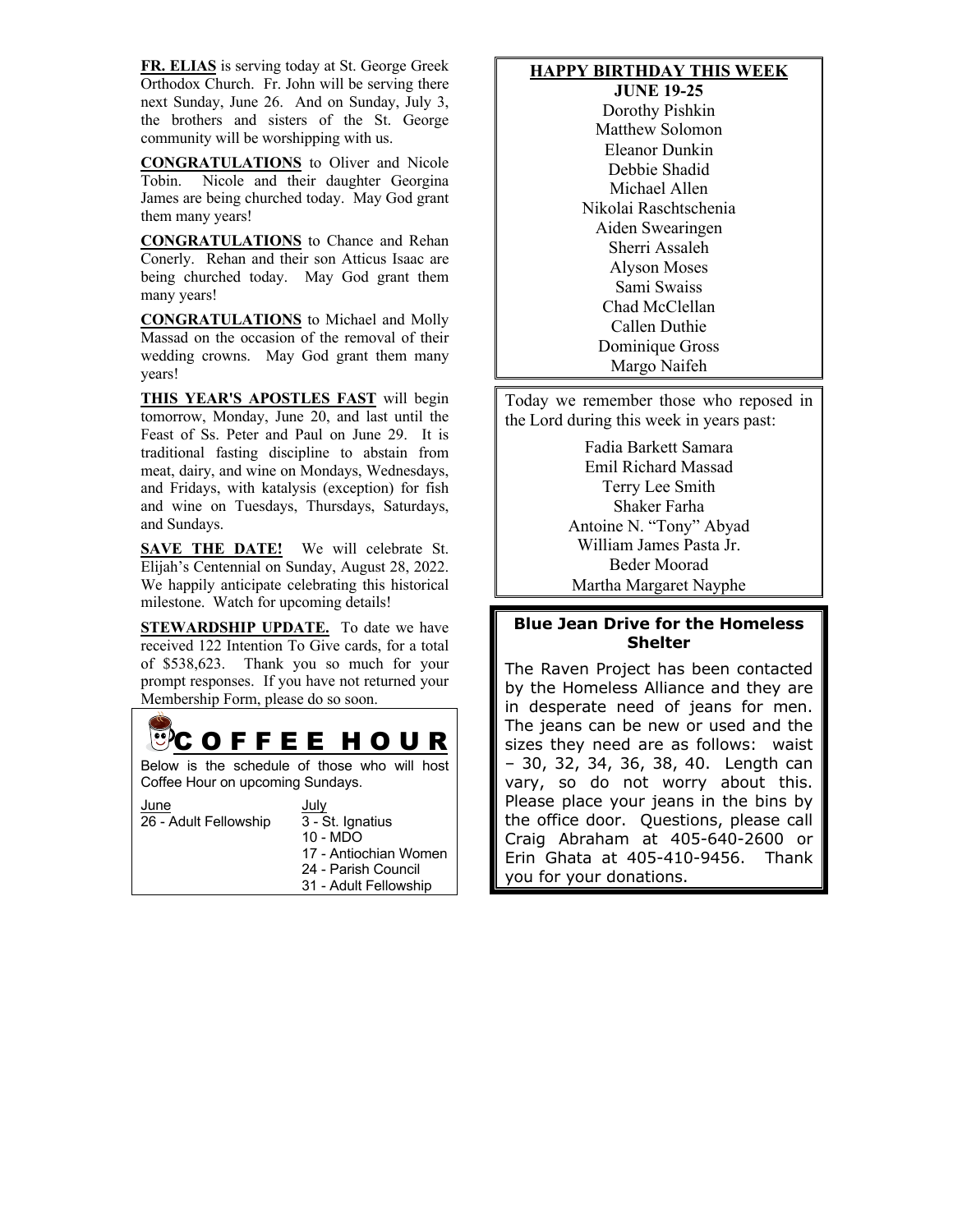### VBS Postponed

Due to a large COVID outbreak among our St. Elijah Community, we have elected to postpone our VBS week until August 1-5. We apologize for anyone who will not be able to participate because of the last-minute schedule change, but the safety of our family members is our top priority.

Registration will continue to stay open until August. We ask that you re-register your child so that we have an accurate count. You may scan the code below to register your child for VBS. All youth ages 4 through 6<sup>th</sup> grade ('22-'23) school year can be signed up!



Teen Chats will gather again on Wednesday, June 22<sup>nd</sup>, at 7pm alongside Family Night.

### CSR Bus

We have a bus taking our campers down to CSR for Session 1. The bus will arrive to St. Elijah by 1pm on Sunday, June  $26<sup>th</sup>$ . The bus will make a stop in Norman at Holy Ascension to pick up our friends down there. Our campers should arrive at Cross Point Camp in Kingston, OK, around 4pm.

The bus will return to St. Elijah on July  $2^{nd}$  at 12:15pm.

Upcoming Summer Events

- ~ Altar Boy Baseball Outing
- ~ Teen SOYO Summer Outings
- ~ Family Ministry Movie Night at the Drive-In

More information to come soon.



Feel Free to contact me with any questions 847-721-5192 anthony@stelijahokc.com